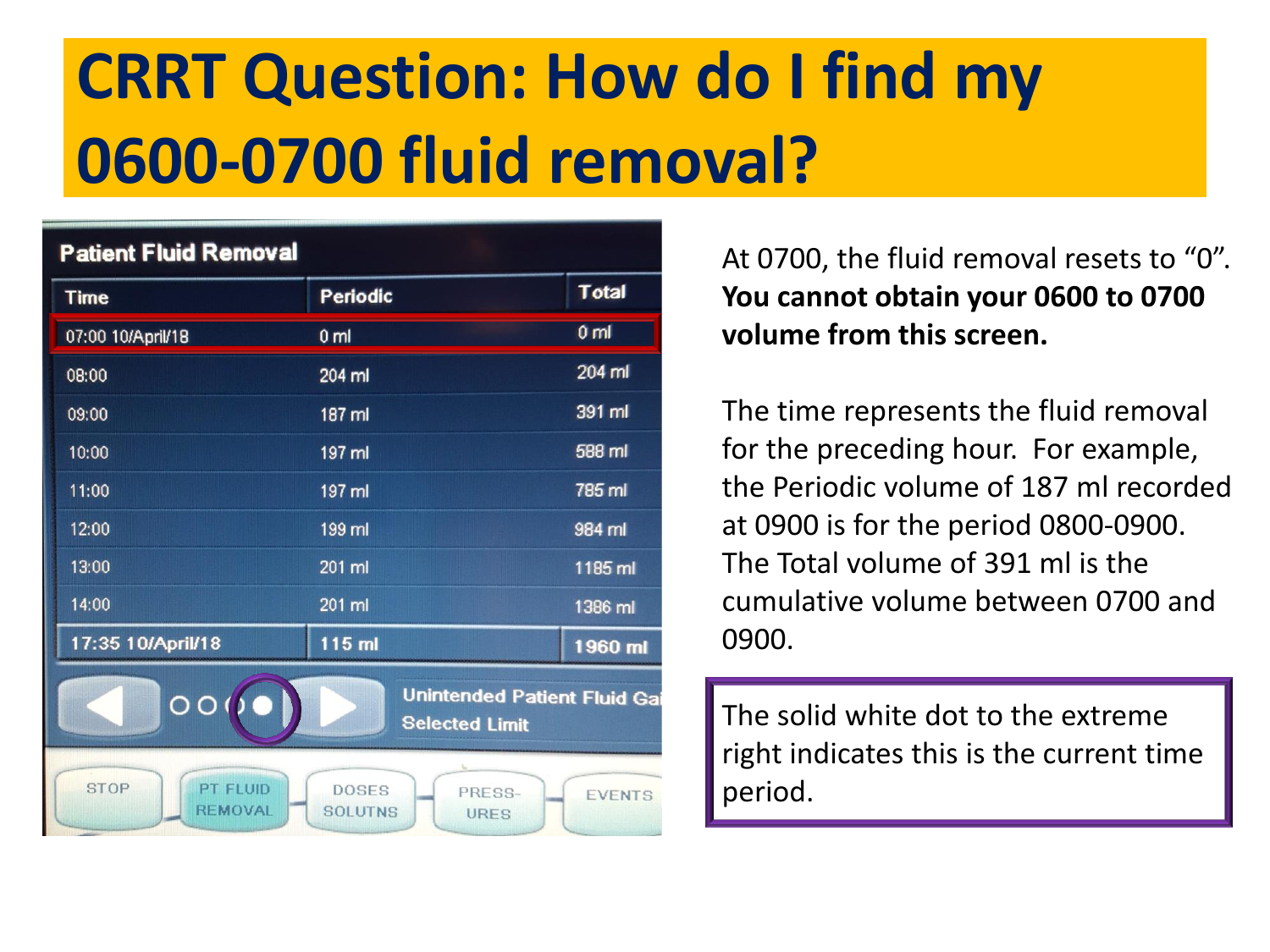| <b>History</b>                                                                                                                                               | ▲ 11257854<br><b>西 186 kg</b> |              | $105:44$ 221:03 0 16:20<br>CWHD COVHDF |
|--------------------------------------------------------------------------------------------------------------------------------------------------------------|-------------------------------|--------------|----------------------------------------|
| <b>Patient Fluid Removal</b>                                                                                                                                 |                               |              |                                        |
| <b>Time</b>                                                                                                                                                  | Periodic                      | <b>Total</b> |                                        |
| 15:00 12/April/18                                                                                                                                            | 246 ml                        | 823 ml       |                                        |
| 16:00                                                                                                                                                        | 244 ml                        | 1067 ml      |                                        |
|                                                                                                                                                              |                               |              |                                        |
| 16:19 12/April/18                                                                                                                                            | 71 ml                         | 1138 ml      |                                        |
| <b>Unintended Patient Fluid Gain</b><br>4 ml/3h<br>∩<br><b>Selected Limit</b><br>400 ml/3h                                                                   |                               |              |                                        |
| PRESS-<br><b>EVENTS</b><br><b>DOSES</b><br><b>STATUS</b><br><b>PT FLUID</b><br><b>HELP</b><br><b>STOP</b><br><b>URES</b><br><b>SOLUTNS</b><br><b>REMOVAL</b> |                               |              |                                        |

 To see other time periods within the current 24 hour period, use the up and down arrows.

The solid white dot to the extreme right indicates that you are scrolling within the current 24 hour period.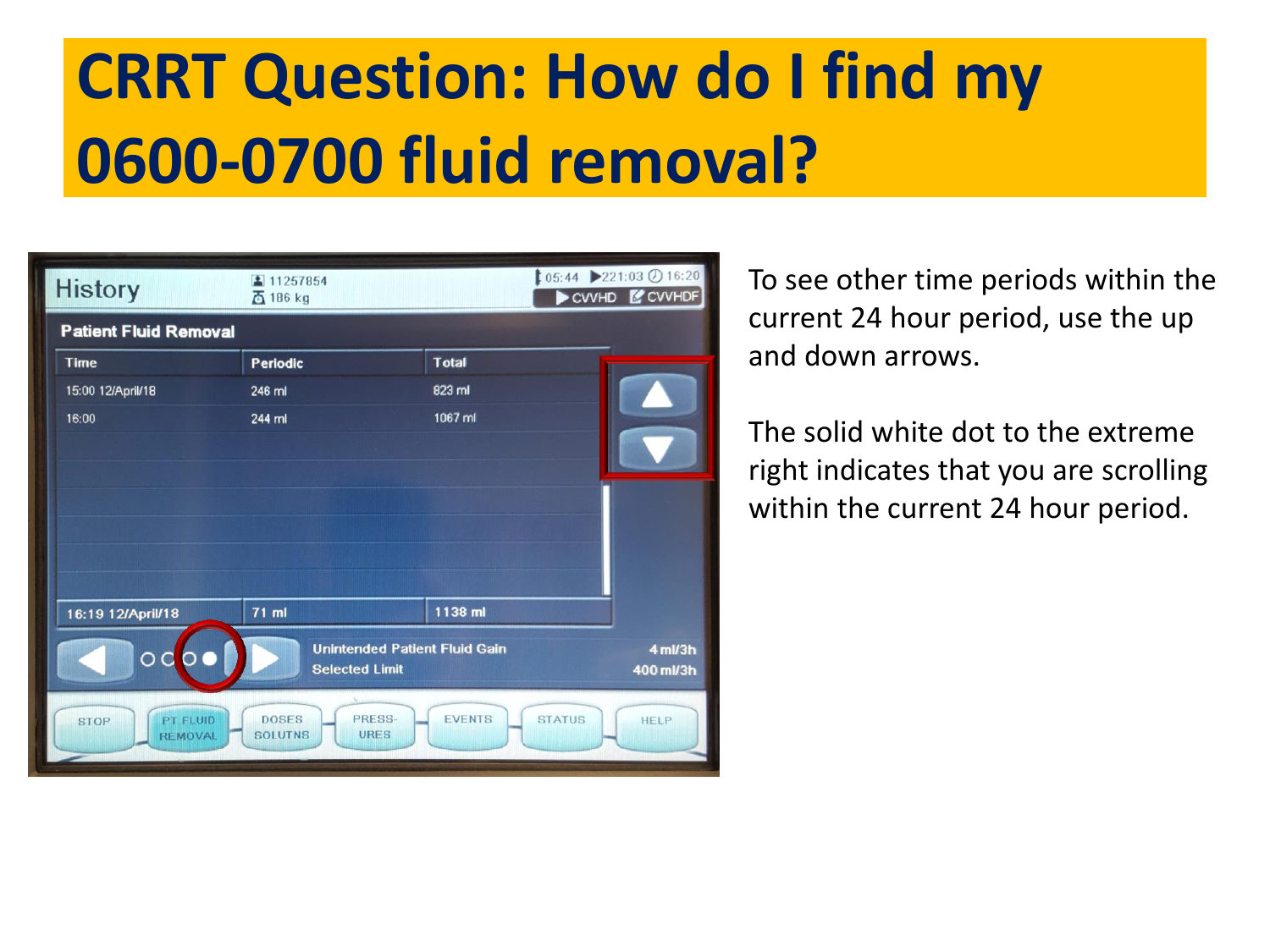#### **Patient Fluid Removal**

| <b>Time</b>                                                                                                                  | <b>Periodic</b> | <b>Total</b>    |  |
|------------------------------------------------------------------------------------------------------------------------------|-----------------|-----------------|--|
| 07:00 10/April/18                                                                                                            | 0 <sub>m1</sub> | 0 <sub>m1</sub> |  |
| 08:00                                                                                                                        | 204 ml          | 204 ml          |  |
| 09:00                                                                                                                        | 187 ml          | 391 ml          |  |
| 10:00                                                                                                                        | 197 ml          | 588 ml          |  |
| 11:00                                                                                                                        | 197 ml          | 785 ml          |  |
| 12:00                                                                                                                        | 199 ml          | 984 ml          |  |
| 13:00                                                                                                                        | 201 ml          | 1185 ml         |  |
| 14:00                                                                                                                        | 201 ml          | 1386 ml         |  |
| 17:35 10/April/18                                                                                                            | 115 ml          | 1960 ml         |  |
| <b>Unintended Patient Fluid Gai</b><br>0000<br><b>Selected Limit</b>                                                         |                 |                 |  |
| <b>STOP</b><br><b>PT FLUID</b><br><b>DOSES</b><br>PRESS-<br><b>EVENTS</b><br><b>REMOVAL</b><br><b>SOLUTNS</b><br><b>URES</b> |                 |                 |  |

To select the period of 0600 to 0700, select the left arrow and go to the previous time period.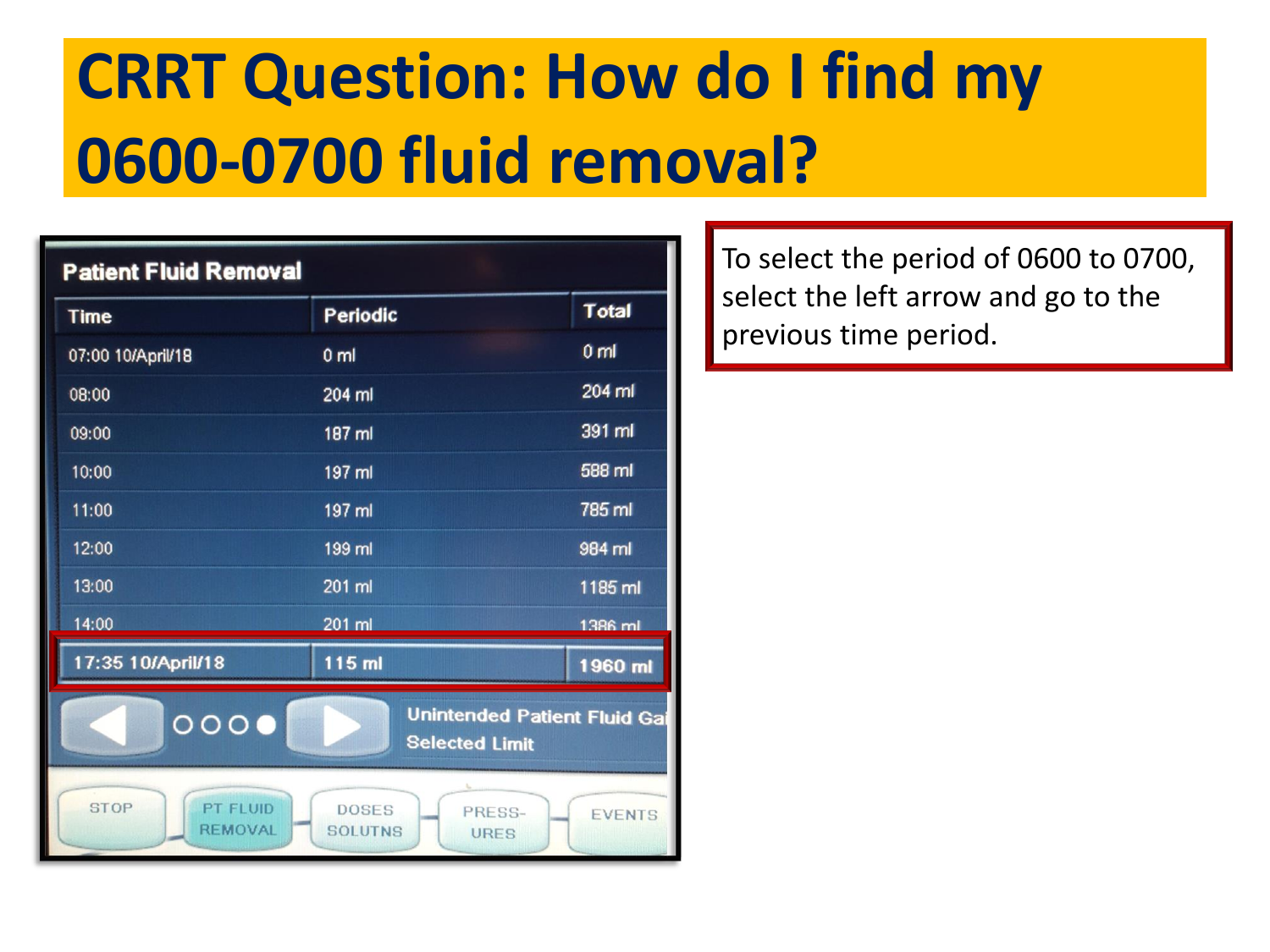| <b>Patient Fluid Removal</b>                     |                                                  |                                    |
|--------------------------------------------------|--------------------------------------------------|------------------------------------|
| <b>Time</b>                                      | <b>Periodic</b>                                  | <b>Total</b>                       |
| 23:00 09/April/18                                | 246 ml                                           | 2689 ml                            |
| 00:00 10/April/18                                | 251 ml                                           | 2940 ml                            |
| 01:00                                            | 240 ml                                           | 3180 ml                            |
| 02:00                                            | 248 ml                                           | 3428 ml                            |
| 03:00                                            | 243 ml                                           | 3671 ml                            |
| 04:00                                            | 248 ml                                           | 3919 ml                            |
| 05:00                                            | 243 ml                                           | 4162 ml                            |
| 06:00                                            | 199 ml                                           | 4361 ml                            |
| 07:00 10/April/18                                | 195 ml                                           | 4556 ml                            |
|                                                  | <b>Selected Limit</b>                            | <b>Unintended Patient Fluid Ga</b> |
| <b>STOP</b><br><b>PT FLUID</b><br><b>REMOVAL</b> | <b>DOSES</b><br>PRESS-<br><b>SOLUTNS</b><br>URES | <b>EVENTS</b>                      |

This solid white circle indicates you are on the time period immediately before the current one.